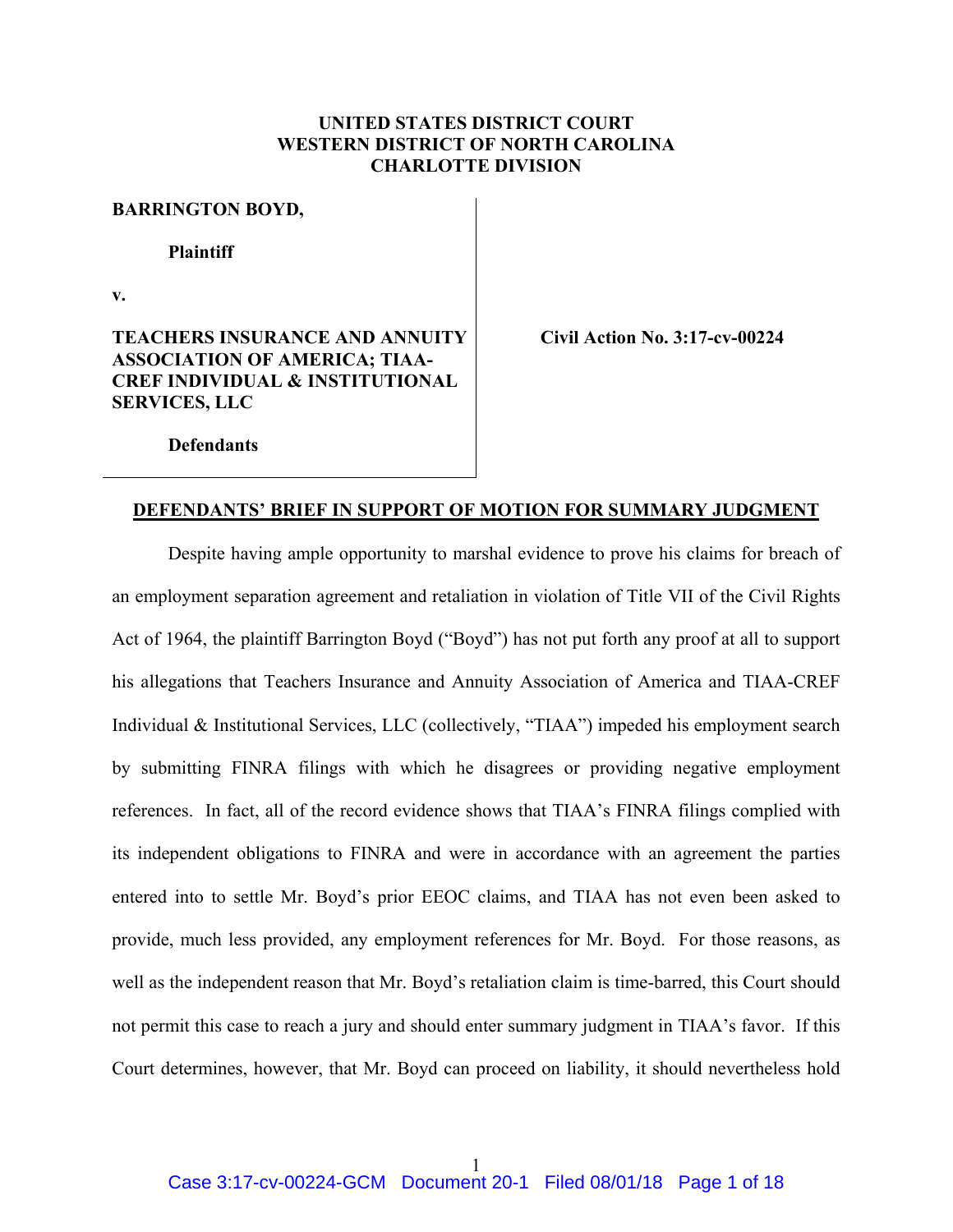that he cannot put on any evidence of damages at trial, as discovery has now closed and he has not provided a damages computation in violation of the Federal Rules of Civil Procedure.

### **1. Undisputed Facts in Support of TIAA's Motion for Summary Judgment**

 Mr. Boyd worked for TIAA from June 2005 to March 15, 2015, when TIAA terminated his employment. [Compl. ¶ 10, 11.] Because Mr. Boyd was a registered securities professional, TIAA was required to report Mr. Boyd's termination to FINRA via FINRA's Form U5. [Compl. ¶ 12.] TIAA filed a Form U5 on March 24, 2015 that contained the following "Termination Explanation," which is a required field on the Form U5 form: "Did not meet internal performance expectations for position. No violation of industry rules, no customer harm, not securities related." [Compl. 12.]

### a. Mr. Boyd's Prior EEOC Charges

 Mr. Boyd objected to the "Termination Explanation," and in response filed two charges of discrimination with the EEOC asserting (among other things) that TIAA's "Termination Explanation" was discriminatory. [Compl. ¶ 13.] TIAA and Mr. Boyd participated in EEOC mediation on June 16, 2015. [Compl. ¶ 14.] At the conclusion of the mediation, TIAA and Mr. Boyd—who was represented by counsel [Boyd 35:6-35:21, 53:6-54:13. Cited excerpts from Mr. Boyd's deposition are attached hereto as Exhibit A.]—mutually agreed to resolve both of Mr. Boyd's EEOC claims of discrimination, and the parties executed a Separation Agreement and Release in Full (the "Agreement" [Exh. 2] 1) on June 26, 2015.

### b. The Separation Agreement.

 $\overline{\phantom{a}1}$ <sup>1</sup> All numbered exhibits are exhibits introduced during Mr. Boyd's deposition—to avoid confusion, TIAA has kept the numbering assigned to the exhibits in the deposition. All lettered exhibits to this brief are separate exhibits that were not introduced during Mr. Boyd's deposition.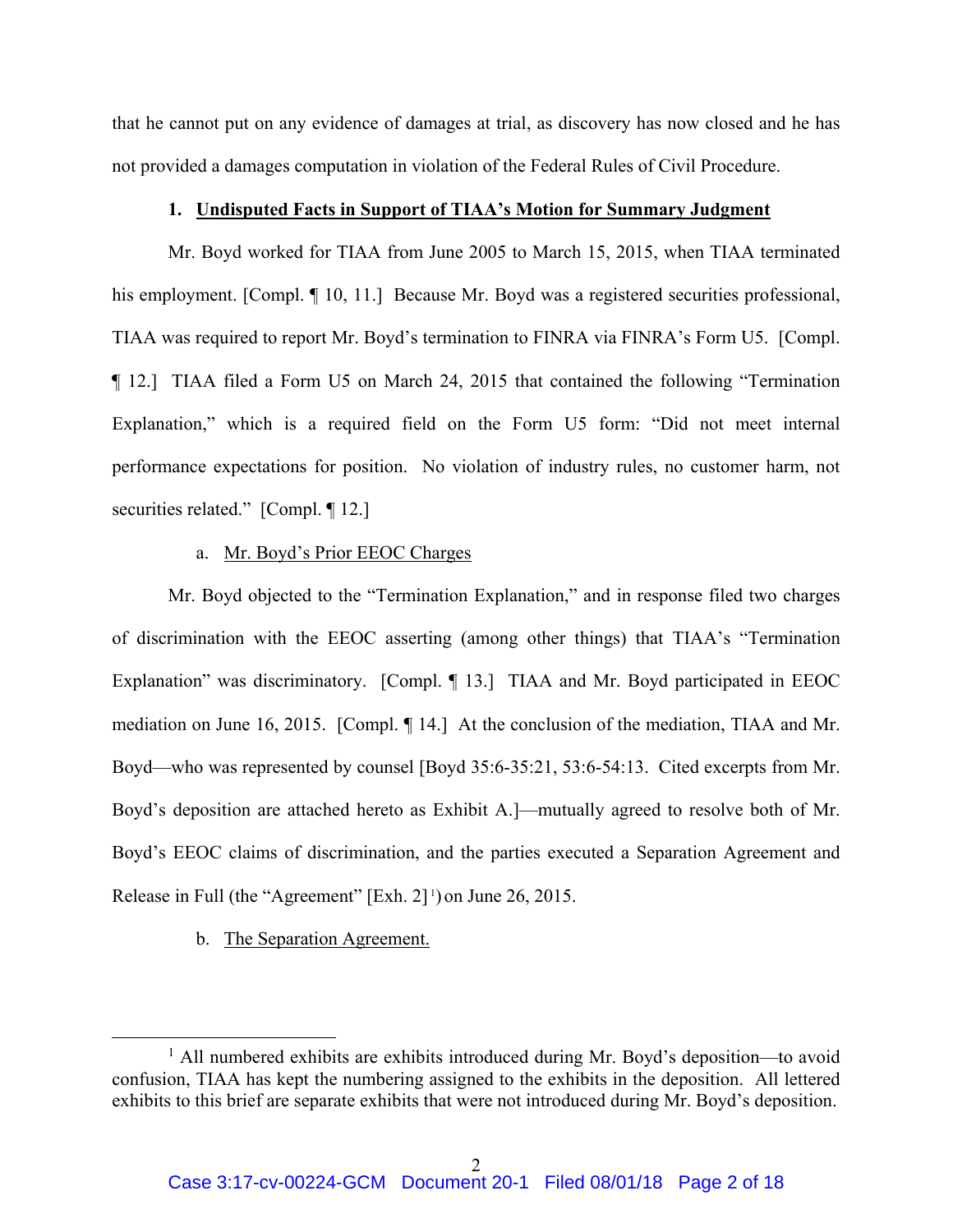In the Agreement, Mr. Boyd fully and finally released TIAA for any claims related to the "Termination Explanation." [Exh. 2 ¶ 11.] In exchange, TIAA agreed, among other things, to file an amended Form U5 that revised the Termination Explanation to state: "Discharged: disagreement regarding internal policy requirements for the position. No violation of industry rules, no customer harm, not securities related." [Exh. 2 ¶ 3.] TIAA also agreed that if it were asked to give an employment reference for Mr. Boyd, it would not give any letter of recommendation or personal reference for Mr. Boyd, but would instead give the contact information for the third-party, independently operated and neutral employment verification system to which TIAA subscribes. [Exh. 2 ¶ 4.]

#### i. Revised U5

 TIAA complied with Paragraph 3 of the Agreement, and submitted a revised Form U5 on July 22, 2015 (the "July Form U5" [Exh. 3].) Per the FINRA-promulgated form, each amendment to a Form U5 requires an "explanation for amendment." [Boyd 63:2-13; Declaration of James Brogan ("Brogan Decl.," attached as Exh. B) ¶¶ 4, 8.] The Agreement did not address the "explanation for amendment" whatsoever, and did not impose on TIAA the requirement that it incorporate any particular language for that section. [Boyd 52:8-10.] TIAA included the following language on the July Form U5 to explain why TIAA was amending the Form U5: "The failure to meet internal policy expectations precipitated a conversation with the employee as to what those expectations were and should be. Ultimately, it was the inability to reach an understanding as to what the job expectations were that resulted in the separation." [Exh. 3; Brogan Decl. II 6-7.] The language that TIAA included for the "explanation for amendment" on the July Form U5 is standard language that TIAA includes on amended Form U5's, and was not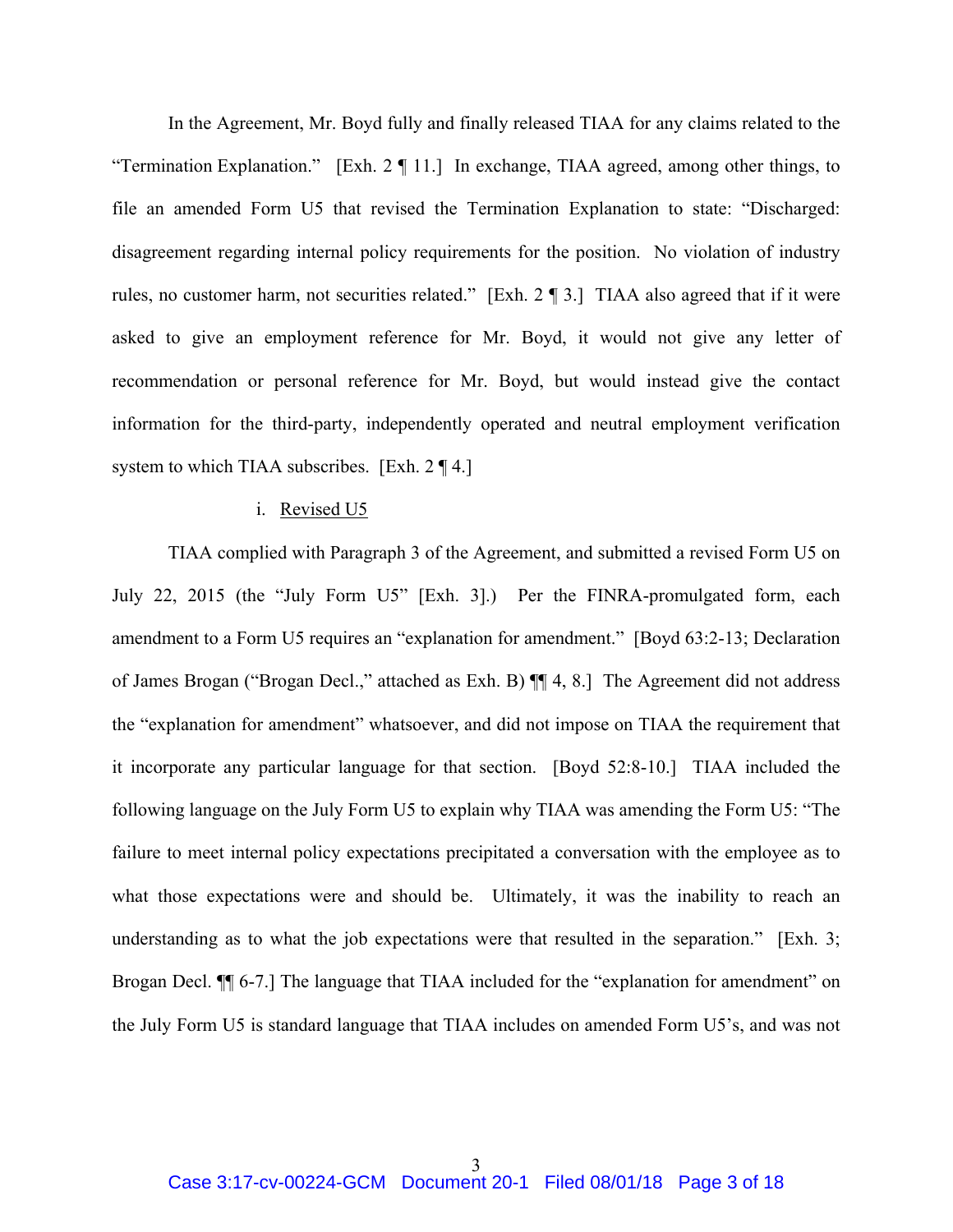drafted with regard to Boyd's prior EEOC charges or with any discriminatory or retaliatory intent. [Brogan Decl. ¶¶ 9-12.]

 After TIAA filed the July Form U5, Mr. Boyd's counsel Java Warren objected to the "explanation for amendment" language. [Exh. 5; Declaration of Heather White ("White Decl.," attached as Exhibit C) ¶¶ 6-7.] Between September and December 2015, TIAA and Mr. Warren discussed how to clarify the "explanation for amendment." [Exh. 5; White Decl. ¶¶ 6-7.] Mr. Boyd's counsel drafted a new explanation that read, "Amended to accurately reflect the intent of the previous amendment." TIAA submitted a second revised Form U5 on December 7, 2015 (the "December Form U5") with the language proposed by Mr. Warren replacing the prior "explanation for amendment" section. [Compl. ¶ 23; White Decl. ¶ 8.]

#### ii. Employment References

 Mr. Boyd has produced evidence in discovery that indicates that he has sought employment sporadically between 2015 and 2018. To assist in this effort, TIAA complied with Paragraph 4 of the Agreement by providing Mr. Boyd with the contact information (a website and hotline number) for the neutral third-party employment verification system TIAA uses. [Exh. 2 ¶ 4; Exh. 8.] Notwithstanding the provision in the Agreement that TIAA would provide neutral employment verification only, as well as his allegations in this lawsuit that TIAA provided negative employment references for him after 2015, Mr. Boyd voluntarily gave out contact information for his former TIAA supervisors Michelle Floris and Linda Reeves to potential employers. [Boyd 79:20-80:19 and Exhibit 7.] In fact, Mr. Boyd testified that he continued to provide employers with the contact information of his TIAA supervisors as late as April 2018, a year after he filed this lawsuit. [Boyd 142:22-143:4 and Exhibit 20.]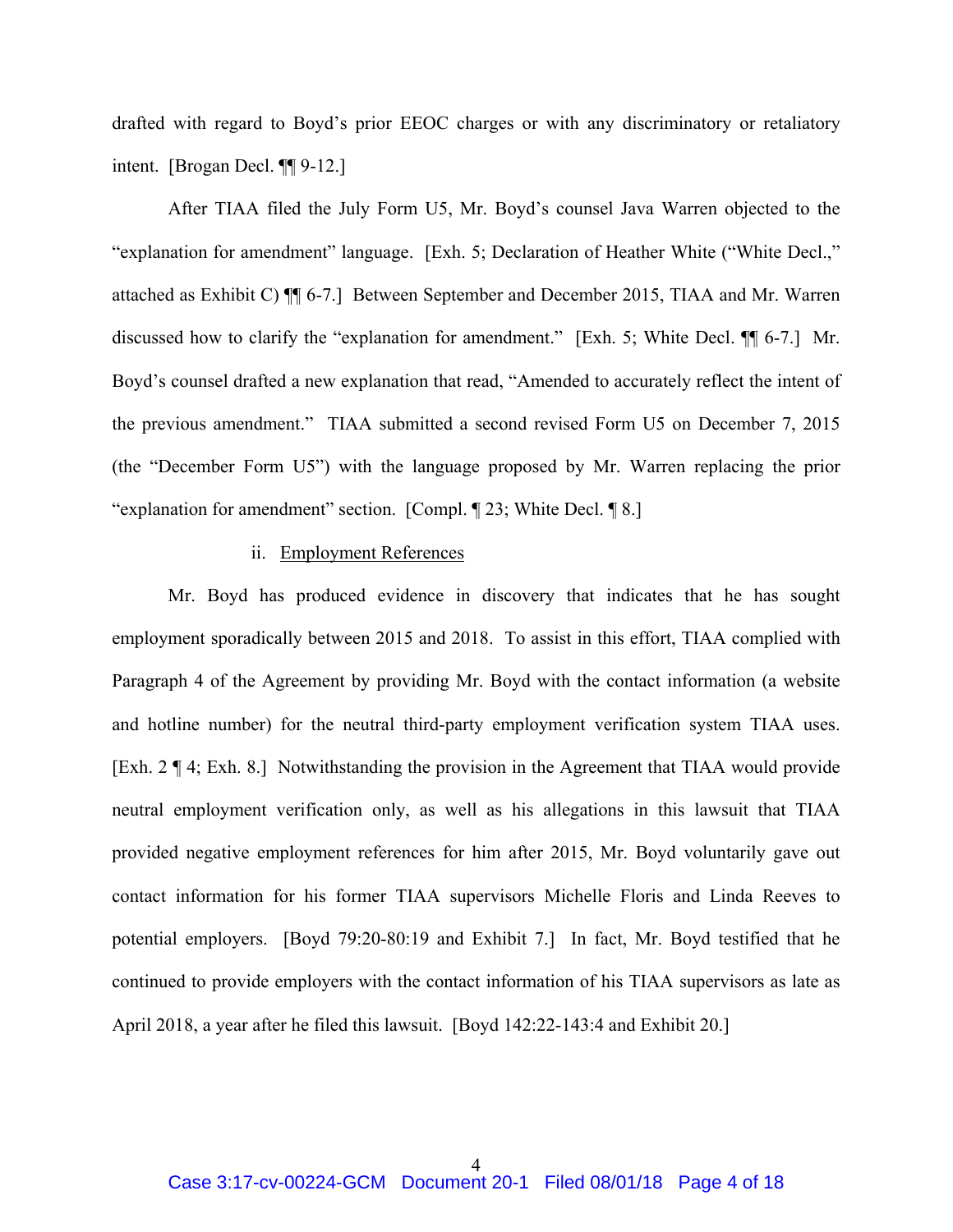Even though Mr. Boyd has encouraged potential employers to contact TIAA, no prospective employer has contacted any TIAA employee—including Ms. Floris and Ms. Reeves—to ask for a job reference for Mr. Boyd. [Amended Interrogatory Answers, ("Interrogatory Answers," attached as Exhibit D), ¶ 4]. The employment verification hotline received only two requests about Mr. Boyd; TIAA is informed and believes that two employers contacted the neutral employment verification hotline—which TIAA does not maintain or operate—to obtain basic employment information for Mr. Boyd on April 6 and May 30, 2016. [*Id.*] TIAA has not had any other contact with potential employers related to Mr. Boyd.

 Mr. Boyd has not produced any evidence to the contrary. Rather, Mr. Boyd has merely speculated that because employers declined to offer him employment after he provided names of potential references from TIAA, TIAA must have provided negative references. He could not identify any person at TIAA with whom any potential employer spoke, or the dates or content of such any such communications. [*See, e.g.*, Boyd 70:18-71:22, 72:4-74:15, 83:21-84:2, 84:7- 85:3, 85:10-20, 85:23-87:1, 87:2-88:7, 88:8-91:21, 91:22-92:18.] And there is some evidence that **Mr. Boyd—not TIAA**—voluntarily disclosed to potential employers that he is currently engaged in litigation with TIAA, after which he alleges the employer declined him an employment opportunity. [Boyd 148:16-149:10 and Exh. 7.]

 Nor has Mr. Boyd produced any evidence that any potential employer declined to hire Mr. Boyd because of his amended U5 forms. For example, Mr. Boyd testified in his deposition that he submitted job applications for which he was not selected for an interview, but he did not know whether they ever reviewed any Form U5 related to his application. [Boyd 132:9-15, 133:10-16, 134:12-23, 137:20-138:3, 138:4-24, 139:2-140:11, 143:10-23, 144:16-19, 145:1-14, 147:8-17.] This is true even though Mr. Boyd served third-party subpoenas on a number of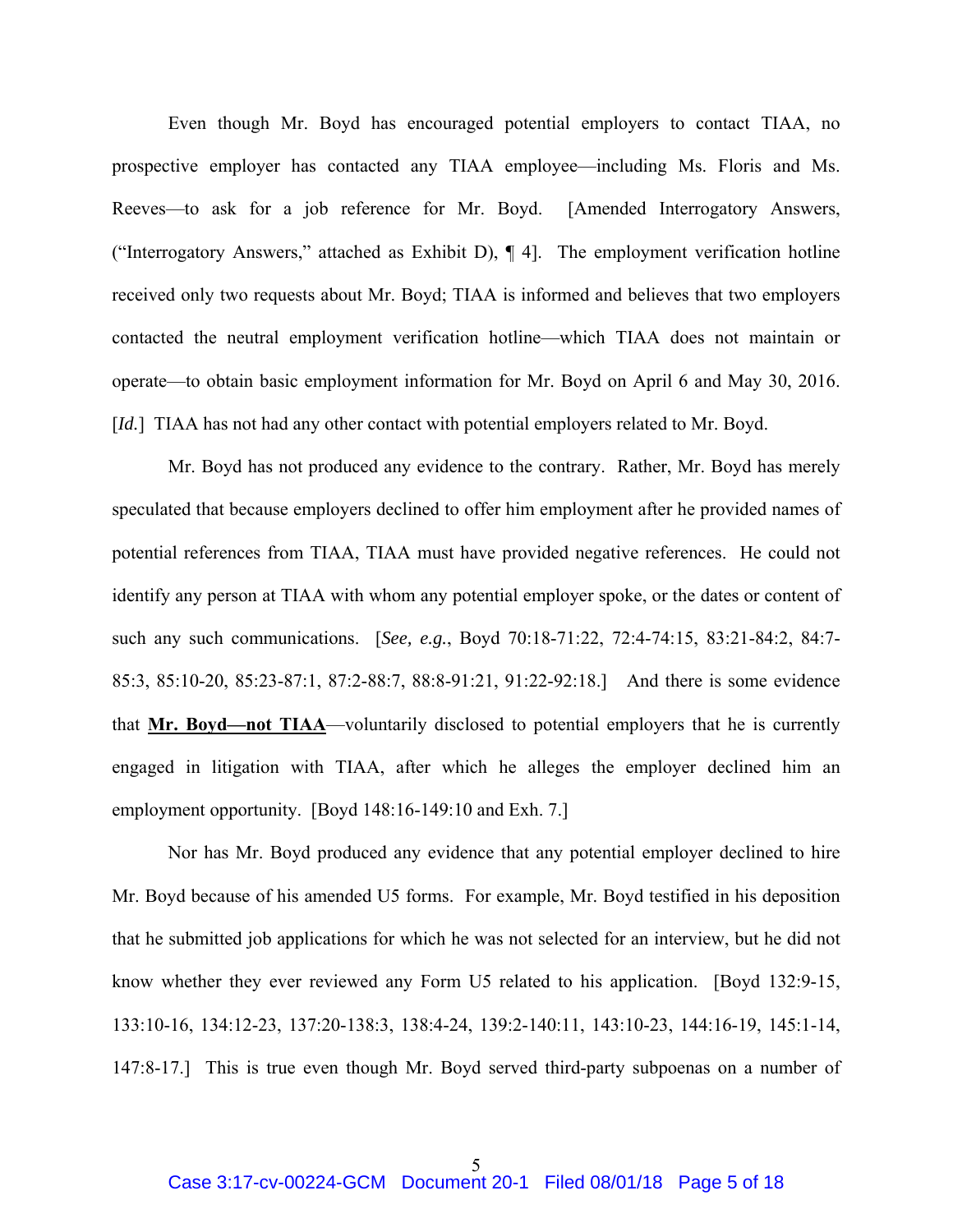employers to whom he submitted job applications. [Declaration of Rebecca Lindahl ("Lindahl Decl.," attached as Exhibit E), ¶ 3.] In sum, Mr. Boyd has not produced a shred of evidence that any potential employer even reviewed, much less based an employment decision upon, any of Mr. Boyd's Form U5s or any action by TIAA.

### c. Procedural History.

 On December 27, 2016—more than a year after Boyd's counsel contacted TIAA about the "explanation for amendment" language on the July Form U5, and more than a year after TIAA filed a clarifying explanation—Boyd filed an EEOC charge of discrimination, in which he claimed that TIAA retaliated against him by including the "explanation for amendment" language on the July Form U5 and providing negative employment references. [EEOC Charge attached as Exh. F.] On January 23, 2017, the EEOC issued a right to sue letter. [Compl. ¶ 30; EEOC dismissal attached as Exh. G.] Mr. Boyd subsequently filed the instant action on April 26, 2017, alleging breach of the Agreement and retaliation in violation of Title VII of the Civil Rights Act of 1964. [Compl. at 4-5.] The parties conducted discovery in this matter, which concluded on July 2, 2018.<sup>2</sup>

### **2. Argument.**

 Both of Mr. Boyd's claims fail as a matter of law and TIAA is entitled to summary judgment because: (i) Mr. Boyd's EEOC charge of discrimination was not timely, so his

 <sup>2</sup> <sup>2</sup> Mr. Boyd filed a motion to compel the deposition of TIAA on Friday, July 27, and also requested that the Court extend certain deadlines so that Mr. Boyd can complete discovery. TIAA will respond to Mr. Boyd's motion to compel before the Court's deadline to respond, but in the meantime informs the Court that counsel for TIAA will continue to meet and confer with Mr. Boyd's counsel about the Rule 30(b)(6) deposition notice that Mr. Boyd served four days before the close of discovery and to which TIAA objected on a number of grounds, including that it required testimony on topics that implicate attorney-client privilege. The deposition will require travel to New York, and has been difficult to schedule at the last minute due to preplanned summer vacations of counsel and witnesses.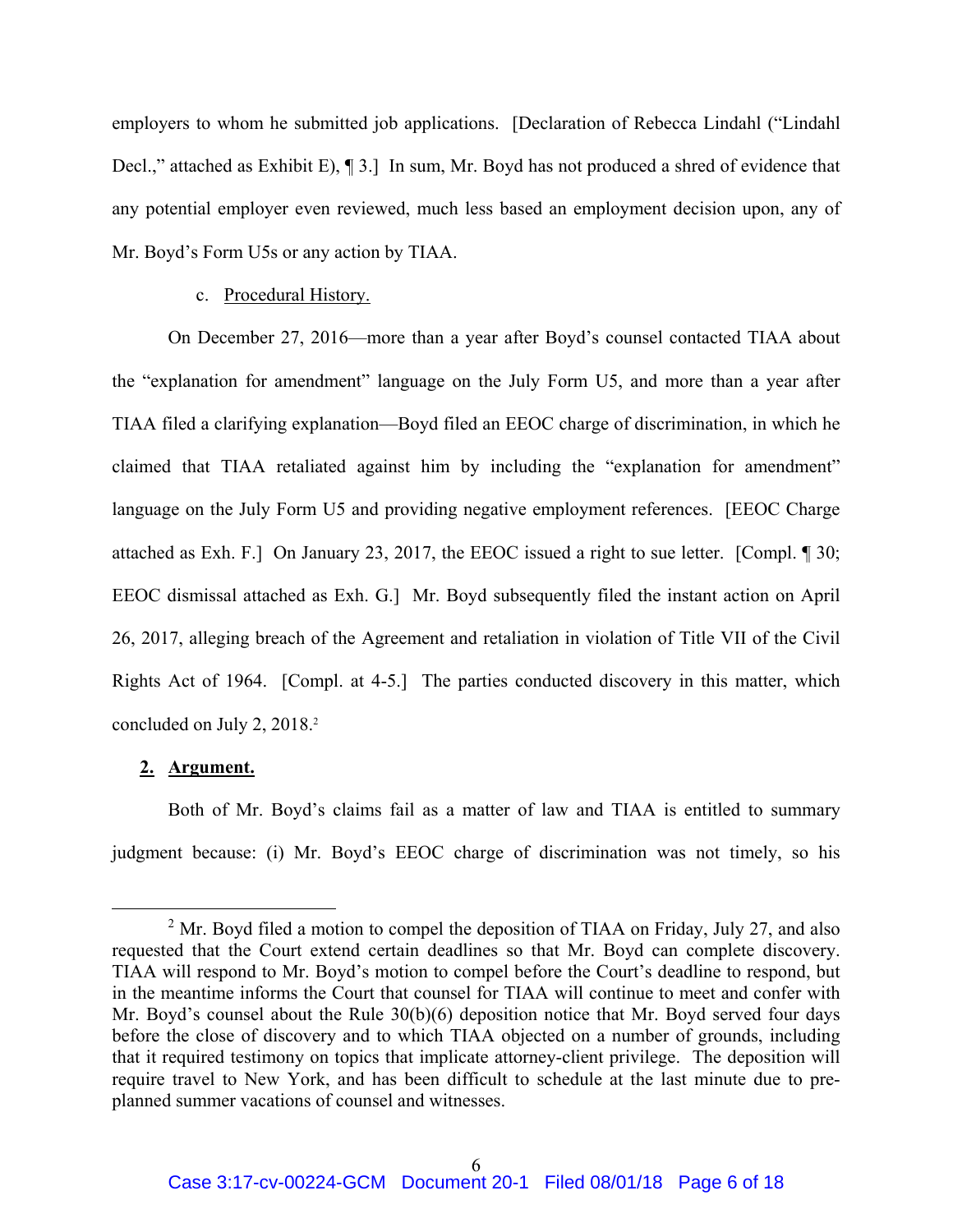retaliation claim is time-barred; (ii) TIAA did not violate the Agreement, which is silent as to the "termination explanation," by including a termination explanation on the amended Form U5s or subsequently modifying the July Form U5 at Mr. Boyd's request; and (iii) TIAA has not given any job references to any employers. Indeed, Mr. Boyd has not presented any evidence whatsoever to support his claims, which makes it especially appropriate to end this case before it reaches a jury. *Anderson v. Liberty Lobby, Inc.,* 477 U.S. 242, 249 (1986). To the extent, however, that the Court determines that Mr. Boyd claims can survive summary judgment on liability, Mr. Boyd should not be permitted to put on any evidence of his damages because he did not provide TIAA with a damages computation, in violation of the Federal Rules of Civil Procedure.

# a. Mr. Boyd's retaliation claim is time-barred, but even if it were not, it fails as a matter of law.

 Mr. Boyd waited too long to file his EEOC charge of discrimination, so his claim is timebarred, but even if it were not, Mr. Boyd cannot prevail on his retaliation claim as a matter of law because he cannot establish an adverse employment action or a causal link between protected activity and any such action.

#### i. Mr. Boyd's retaliation claim is time-barred.

 To challenge an allegedly unlawful employment practice under Title VII, including retaliation, a plaintiff must first file a timely charge with the EEOC within 180 days after the alleged unlawful practice. 42 U.S.C. 2000e-5(e)(1); 29 U.S.C.  $626(d)$ . Otherwise, the claim is time-barred. *Ledbetter v. Goodyear Tire & Rubber Co*., 550 U.S. 618 (2007). Here, Boyd alleges retaliation based in part upon the July Form U5. Mr. Boyd was unequivocally aware of the July Form U5 in July 2015, when he received a copy from TIAA [Exh. 3], and September 2015, when his counsel contacted TIAA to request a further amended Form U5, which TIAA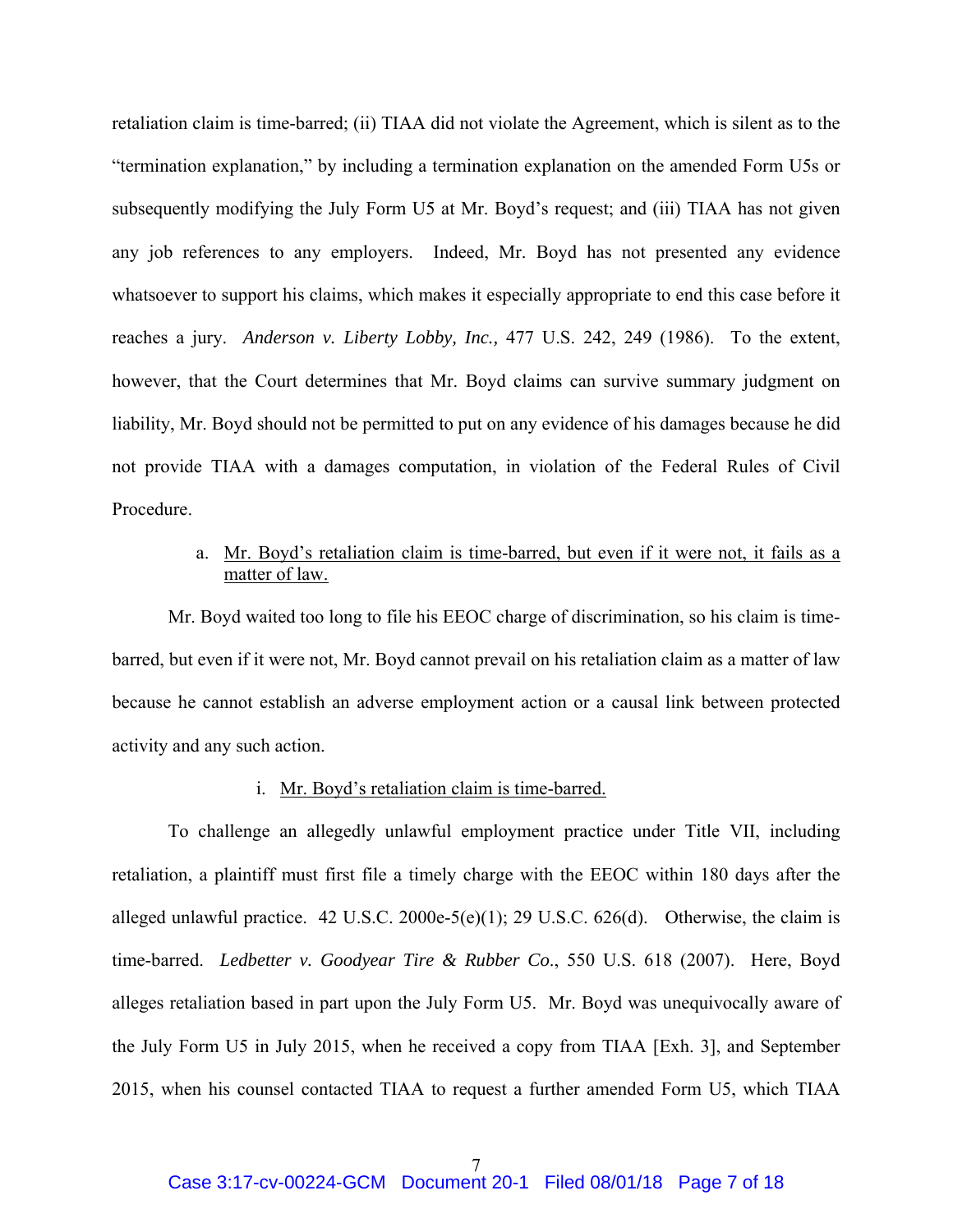submitted to FINRA in December 2015. [Exh. 7; White Decl. ¶¶ 6-7.] Mr. Boyd did not, however, file his EEOC charge of discrimination until December 2016, over a year after TIAA amended the Form U5 at Mr. Boyd's request. [Exh. F.] Mr. Boyd's claim for retaliation based upon the July Form U5 is thus time-barred and must be dismissed.

 Mr. Boyd also claims that TIAA retaliated against him when it provided negative job references. There is not, however, any competent evidence that TIAA ever provided Mr. Boyd with a job reference of any sort, other than two telephone calls that potential employers made to TIAA's neutral employment verification hotline on April 6 and May 31, 2016. [Exh. D ¶ 4.] Even if those references could be construed as an adverse employment action, which TIAA denies because Mr. Boyd expressly bargained for the use of the third-party employment verification system in the Agreement, both telephone calls occurred more than 180 days before Mr. Boyd filed his EEOC charge of discrimination on December 27. 2016.<sup>3</sup> Mr. Boyd's retaliation claim based upon negative job references is thus also time-barred, and this Court should dismiss it.

### **ii.** Mr. Boyd cannot prove an adverse employment action.

 To establish a prima facie case of retaliation, Mr. Boyd must show that: (i) he engaged in protected activity; (ii) TIAA took adverse action against him; and (iii) a causal relationship existed between the protected activity and the adverse action alleged. *Foster v. Univ. of Md.—E. Shore*, 787 F.3d 243, 250 (4th Cir. 2015). An alleged adverse action must be material; Title VII does not protect individuals from all perceived retaliation, but rather only from retaliation that "produces an injury or harm." *Burlington Northern and Santa Fe Ry. Co. v. White*, 548 U.S. 53, 67 (2006).

 $\frac{1}{3}$  $3$  June 30, 2016 was 180 days before December 27, 2016, so any claims that accrued before that date are time-barred.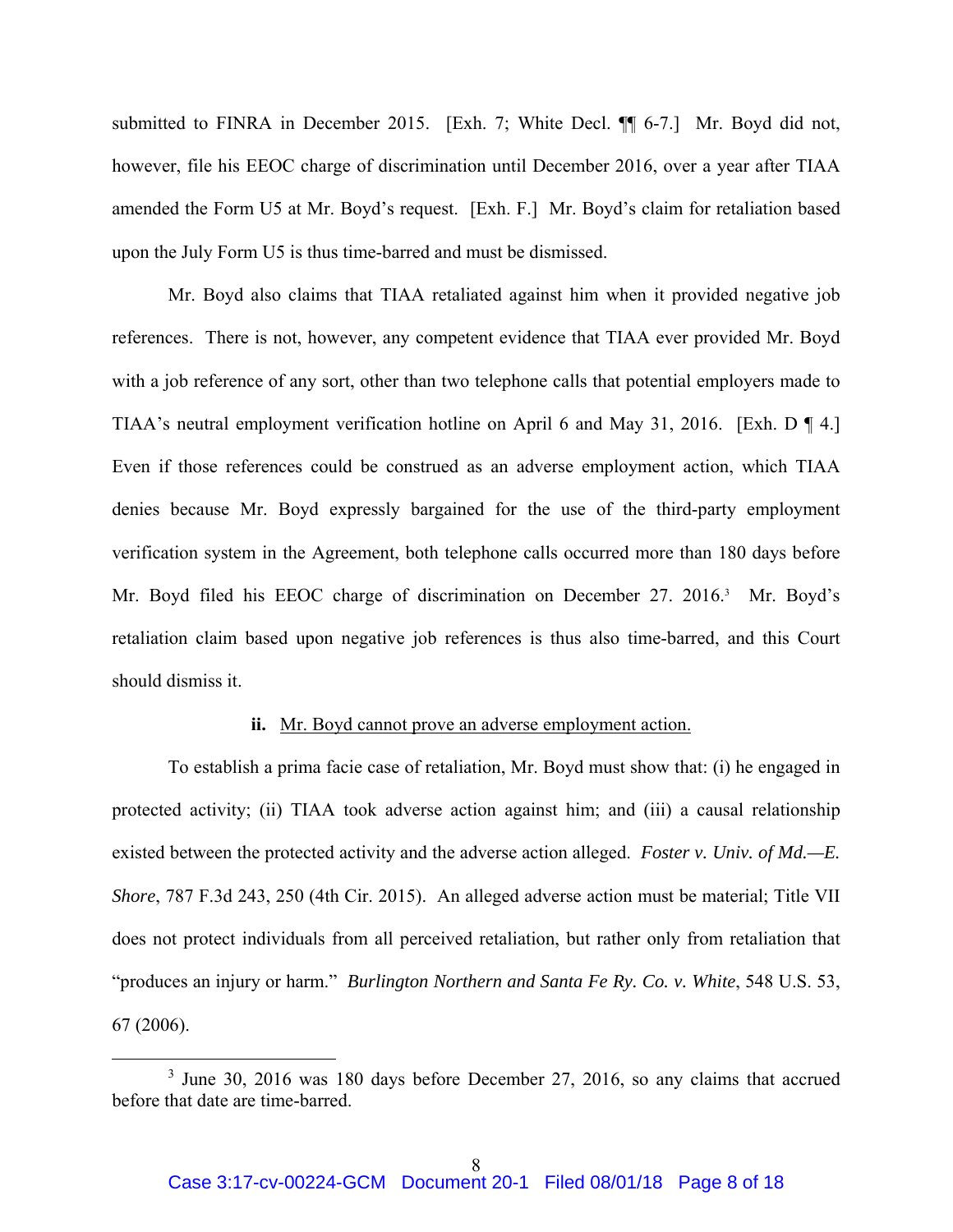Here, Boyd alleges that TIAA's amendment explanation in the July Form U5 and unspecified negative employment references constitute "adverse action" sufficient to support a retaliation claim. Both claims fail. First, regarding the amendment explanation language, TIAA worked with Mr. Boyd's counsel to amend the July Form U5 when it received Mr. Boyd's complaints about that language. TIAA changed the amendment explanation language to reflect Mr. Boyd's wishes almost three years ago. It remains unclear exactly what Mr. Boyd alleges TIAA could or should have done differently.

 Second, Boyd has produced no evidence at all that TIAA provided even a single negative employment reference for him, acknowledging for every job application and potential employer he identified in discovery that he does not know whether TIAA ever gave a negative reference for him and has never seen or heard any such reference. [*See, e.g.*, Boyd 70:18-71:22, 72:4- 74:15, 83:21-84:2, 84:7-85:3, 85:10-20, 85:23-87:1, 87:2-88:7, 88:8-91:21, 91:22-92:18.] TIAA has submitted sworn testimony that it did not receive any such calls. [Exh. D ¶ 4.] In addition, the fact that he continued to give out his former supervisors' contact information at least a full year after he filed this lawsuit undermines his assertions on this point. [Boyd 79:20-80:19 and Exhibit 7, 142:22-143:4 and Exhibit 20.] Because there is no evidence that TIAA took adverse action against Boyd, the retaliation claims fail.

# iii. To the extent he can prove an adverse employment action, Mr. Boyd cannot establish a causal link between protected activity and any adverse action.

 Even if he could prove an adverse employment action, which he cannot, Mr. Boyd cannot establish the requisite causal link between his protected activity of filing EEOC charges of discrimination in 2014 and 2015 and any such adverse action. To establish a causal link, Mr. Boyd must either: (i) produce evidence that shows actual causation—meaning a clear and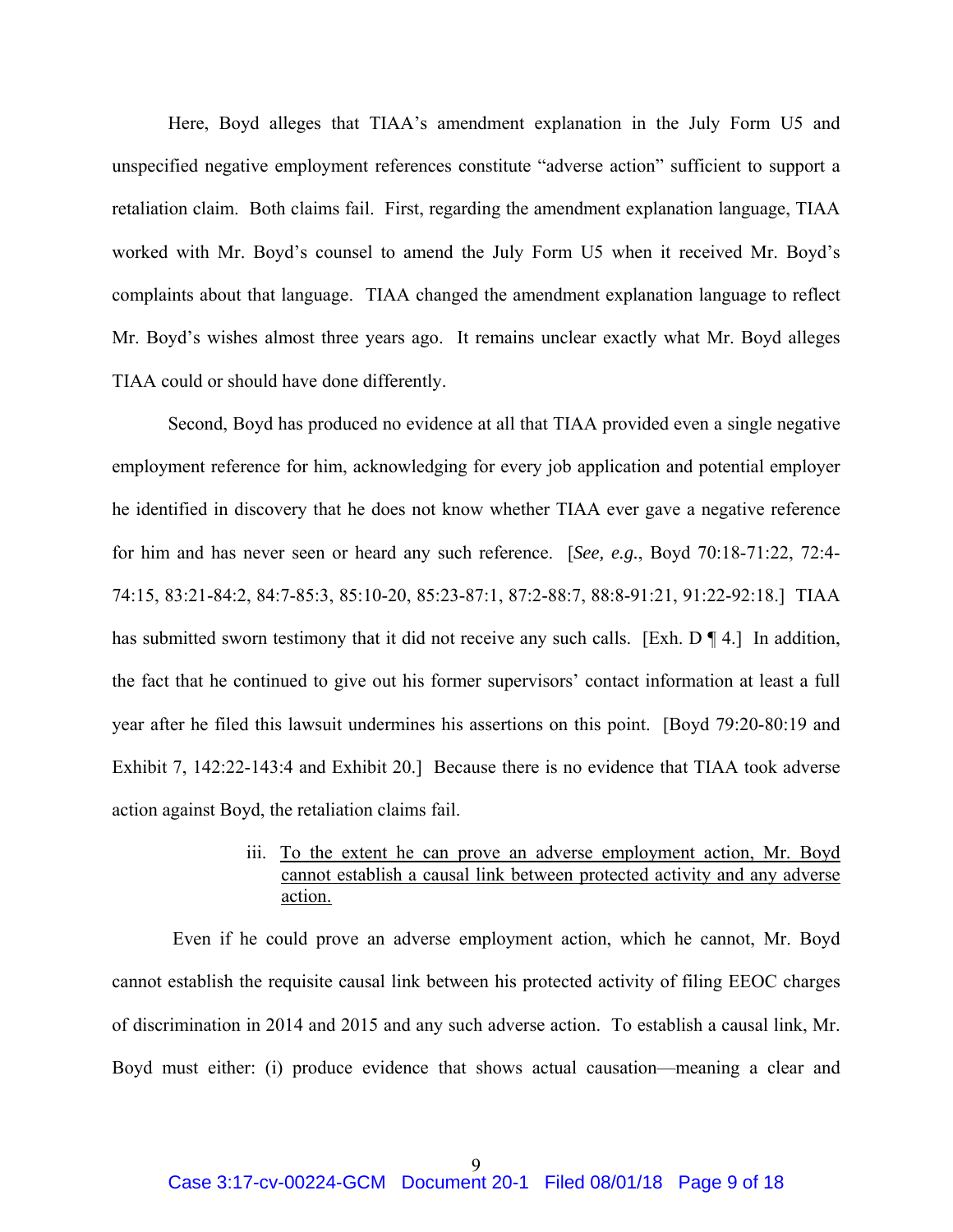explicit intent on TIAA's part to punish Mr. Boyd for filing his EEOC charges—or (ii) establish a "close temporal link" between the protected activity and the adverse employment action. *Perry v. Kappos*, 489 Fed. App'x 637, 643 (4th Cir. 2012).

 Mr. Boyd has not produced any evidence showing actual causation. The only competent testimony on this point is the declaration of Mr. James Brogan, the TIAA employee who drafted the amendment explanation for the July Form U5. [Brogan Decl. ¶ 6.) Mr. Brogan testified that the amendment explanation language was typical of the language TIAA uses in similar circumstances with other employees and that he did not harbor any discriminatory animus or intent when he drafted the language. [*Id.* ¶¶ 9-12.] Mr. Brogan also testified that he was not involved in the investigation or resolution of Mr. Boyd's filed EEOC charges, [*id.* ¶ 11], and did not draft the amendment explanation language in an attempt to retaliate against Mr. Boyd for filing those charges. [*Id.* ¶ 12.]

 Mr. Boyd must therefore rely on temporal proximity to show causation. Mr. Boyd alleges that his protected activity in this case is his filing of EEOC charges on January 27, 2015 and March 19, 2015. [Exh. F.] The first event Boyd challenges as retaliation is the amendment explanation language in his July Form U5. TIAA filed the July Form U5 on July 22, 2015. [Exh. 3.] The time lapse between Mr. Boyd's latest EEOC charge in 2015 and the filing of the amendment explanation is four months and three days.

 As a matter of law, this length of time is too long to support a finding of causation based on temporal proximity. *Perry v. Kappos*, 489 Fed. App'x at 643. Only in situations where the challenged conduct follows the protected activity "very closely" will temporal proximity alone satisfy this element. *Perry v. Kappos*, 489 Fed. App'x at 643 (citing *Clark Cnt. Sch. Dist. v. Breeden*, 532 U.S. 268, 273 (2001)). A time lapse of three to four months is "too long to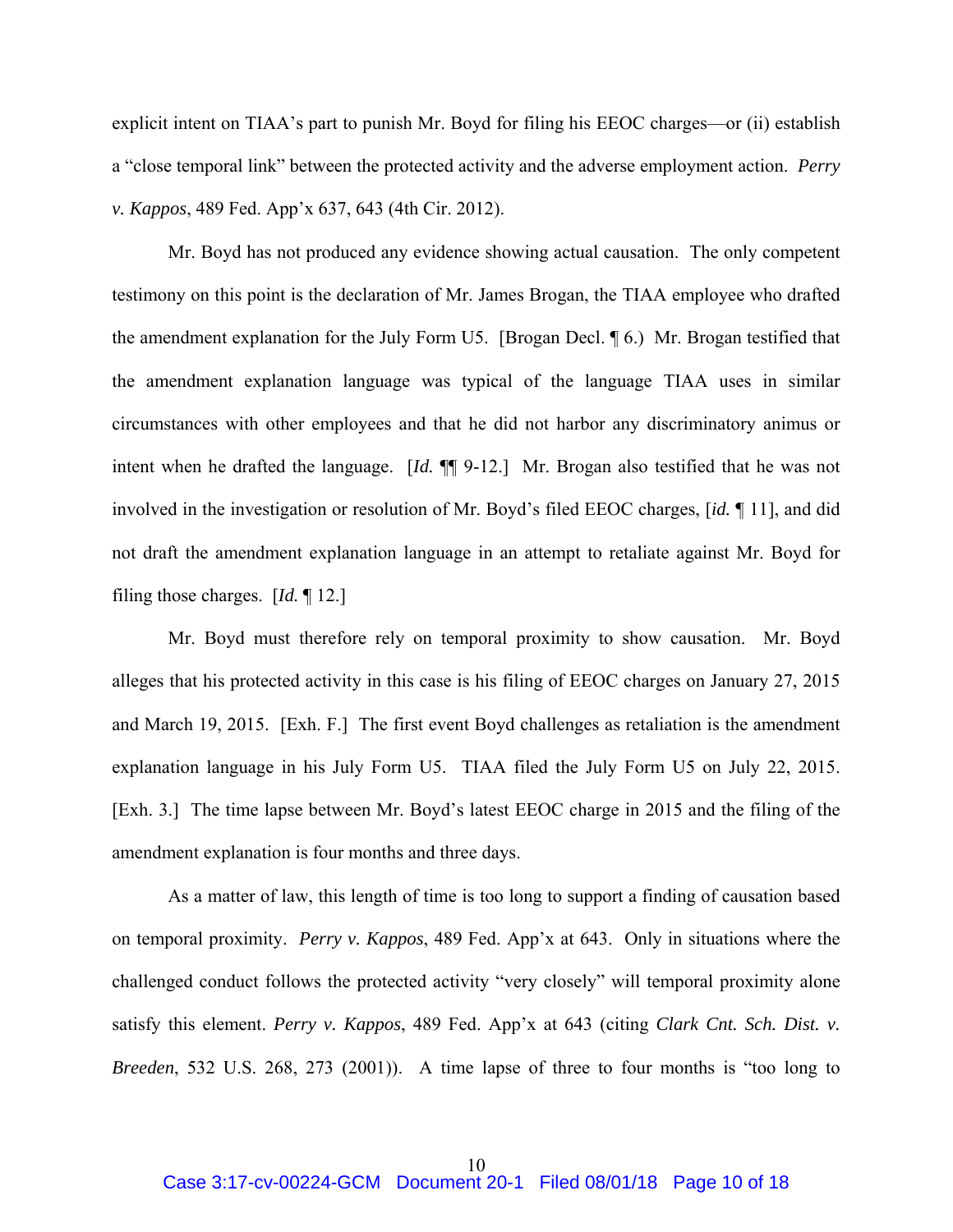establish a causal connection by temporal proximity alone." *Id.* (citing *Pascual v. Lowe's Home Ctrs., Inc.*, 193 Fed. App'x 229, 233 (4th Cir. 2006)). In fact, even a time lapse of as few as ten weeks between the protected activity and the alleged retaliation is long enough to "weaken significantly the inference of causation between the two events." *King v. Rumsfeld*, 328 F.3d 145, 151 n.5 (4th Cir. 2003). Where the time lapse is too long to permit an inference of a causal relationship between the challenged acts and the protected activity, a plaintiff must "present additional evidence of retaliation" for his claim to survive. *Id.* (citing *Lettieri v. Equant Inc.*, 478 F.3d 640, 650 (4th Cir. 2007). Because Mr. Boyd has not produced any other evidence of retaliatory conduct, his retaliation claim based on the filing of the July Form U5 fails.

 For Mr. Boyd's claim based on negative employment references, it is impossible to evaluate any causation based on temporal proximity because Mr. Boyd has not produced evidence of any negative employment reference, and therefore has not identified any specific date on which the alleged retaliation occurred. This failure necessarily defeats any attempt by Mr. Boyd to establish causation through temporal proximity for this alleged retaliation. *Hinton v. Virginia Union Univ.*, 185 F. Supp. 3d 807, 838-39 (E.D. Va. 2016) (dismissing a retaliation claim when the plaintiff did not allege facts to show actual causation or dates sufficient to show temporal proximity). Because Mr. Boyd cannot establish that TIAA's alleged retaliatory conduct was caused by his protected activity, Mr. Boyd's retaliation claims fail as a matter of law.

> b. Mr. Boyd's breach of contract claim fails because TIAA did not breach the Agreement by filing the July Form U5 and Mr. Boyd waived any breach caused by the December Form U5.

 Mr. Boyd's breach of contract claim cannot withstand a motion for summary judgment. Mr. Boyd has not provided any legal support for his argument that TIAA's July 2015 amendment explanation violated the Agreement. In fact, TIAA's amendment explanation language could not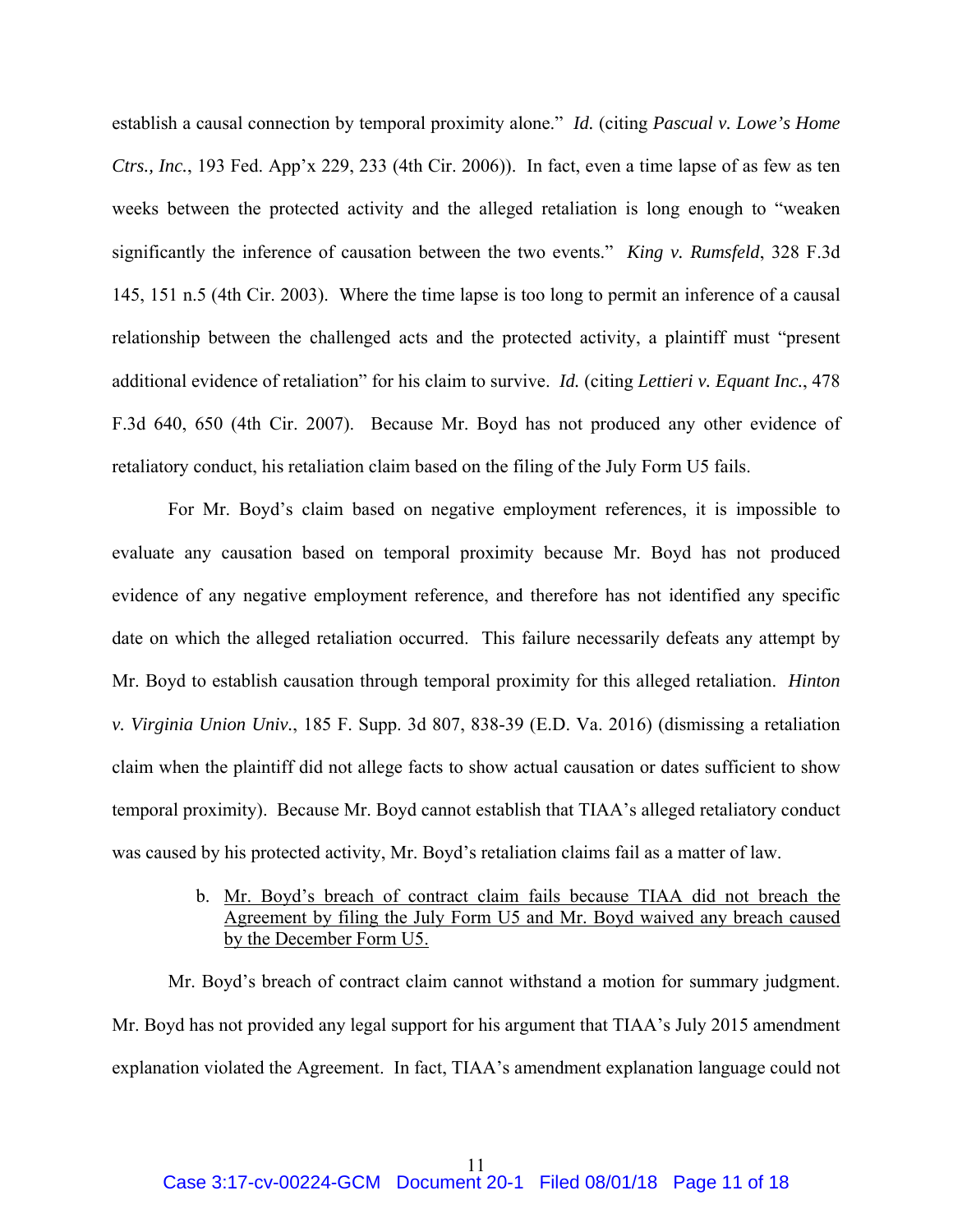have violated the Agreement, because the Agreement is completely silent as to all portions of the contemplated Amended U5 other than the "Termination Explanation." In addition, the amendment explanation language is neither false nor inconsistent with the Agreement, as Mr. Boyd has alleged, but rather comports completely with the parties' agreed-upon "termination explanation" language. Finally, even if the amendment language were an inconsistent addition to the Form U5 that constituted a material breach, that breach was cured at Mr. Boyd's request and in the manner he chose in December 2015, and thus waived.

#### i. The July Form U5 did not breach the Agreement.

 Mr. Boyd has not put on any evidence that the July Form U5 violated the Agreement. The elements of a breach of contract claim are (1) existence of a valid contract and (2) breach of the terms of that contract. *See, e.g., Supplee v. Miller-Motte Business College, Inc*., 239 N.C. App. 208, 217 768 S.E.2d 582, 590 (N.C. App. 2015). By its plain language, the Agreement only addresses the "Termination Explanation" section of the contemplated Amended U5, a fact that Mr. Boyd admitted at his deposition. [Boyd 52:8-10.] Although FINRA requires TIAA to provide an amendment explanation, the Agreement neither refers to nor requires TIAA to include any particular language in the "explanation of amendment" section of the Amended U5. Because there is no contractual term related to the "explanation of amendment" language in the U5, TIAA's amendment explanation could not have violated the Agreement.

 Neither is the amendment explanation language a deviation from the agreed-upon language in the "termination explanation" section of the Form U5. The language TIAA chose is entirely consistent with the Termination Explanation, the accuracy of which Boyd expressly agreed he would not "challenge in any way." [Compl. ¶ 16; Exh. 2 ¶ 3.] The March Form U5 stated that TIAA terminated Boyd because Boyd "did not meet internal performance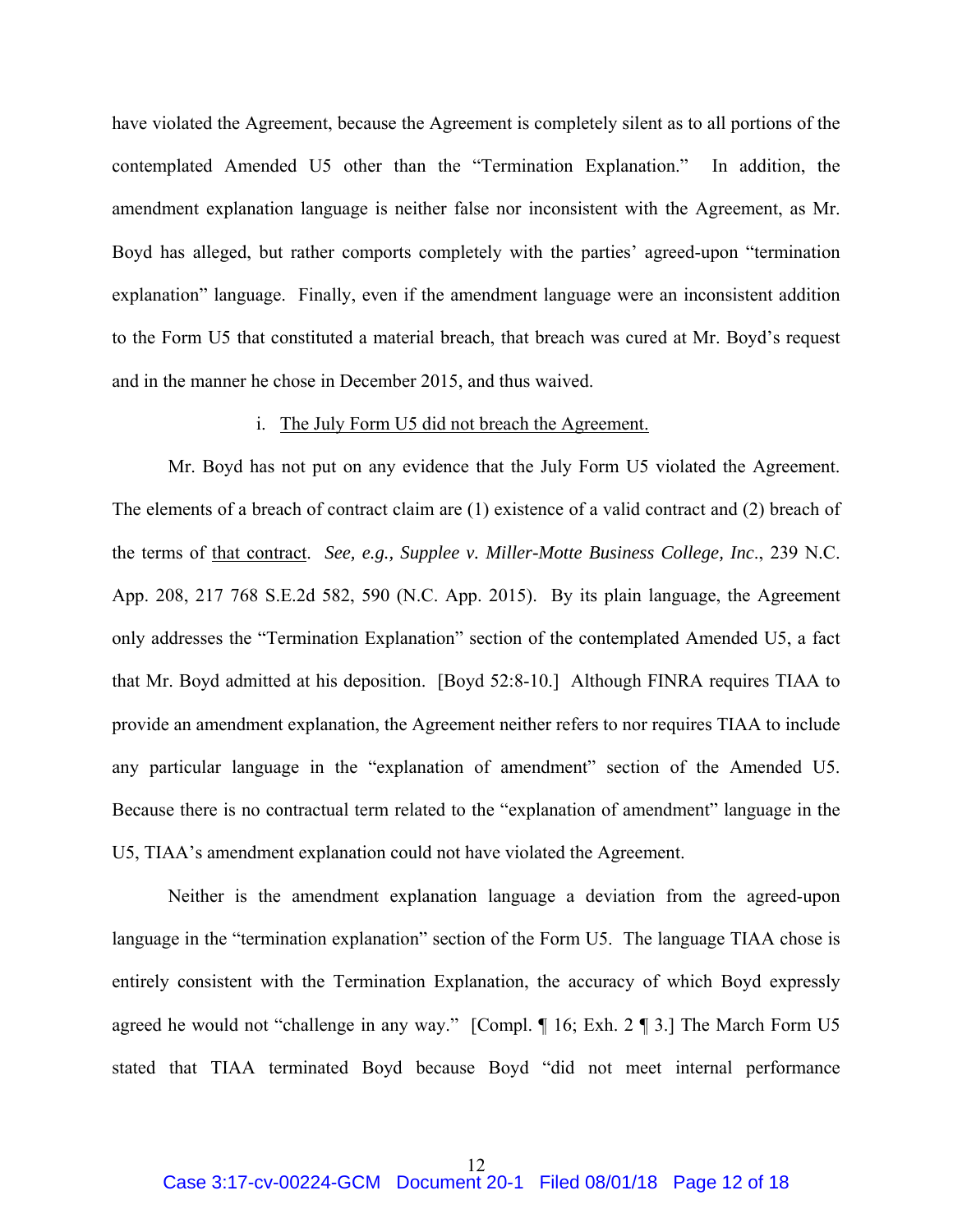expectations for position." The Amended U5 changed that explanation, providing instead that Boyd and TIAA had a "disagreement regarding internal policy requirements for position." [Agreement ¶ 3; Exh. 3.] The amendment explanation language in the July Form U5 reconciles these two differing explanations by explaining that, "[t]he failure to meet internal policy expectations precipitated a conversation with the employee as to what those expectations were and should be. Ultimately, it was the inability to reach an understanding as to what the job expectations were that resulted in the separation." [Exh. 3.] This language explains the "disagreement regarding internal policy requirements for position" that is referred to in the July Form U5 termination explanation. Mr. Boyd has not—and cannot—explain why this amendment explanation is a material deviation or negation of the "termination explanation" language to which he agreed. Because the amendment explanation language is consistent with the termination explanation for which Mr. Boyd bargained with TIAA, the amendment explanation does not defeat the purpose of the Agreement, but instead is consistent with the Agreement's purpose. *Cf. Long v. Long*, 160 N.C. App. 664, 668, 588 S.E. 2d 1, 4 (2003).

## ii. The breach of contract claim was waived by the December 7, 2015 U5 amendment.

 To the extent that the Court finds that the July Form U5 could violate the Agreement, or that Mr. Boyd is actually basing his breach of contract claim on the December Form U5 rather than the July Form U5, Mr. Boyd has waived that claim. Mr. Boyd, through his attorney, identified the purported breach of the Agreement, requested a specific remedy, and obtained that remedy. Mr. Boyd thus knowingly and voluntarily waived his breach of contact claim. *See, e.g., Fetner v. Granite Works*, 251 N.C. 296, 302, 111 S.E.2d 324, 328 (1959) (explaining that the elements of waiver are (1) existence at the time of the waiver of a known right; (2) knowledge of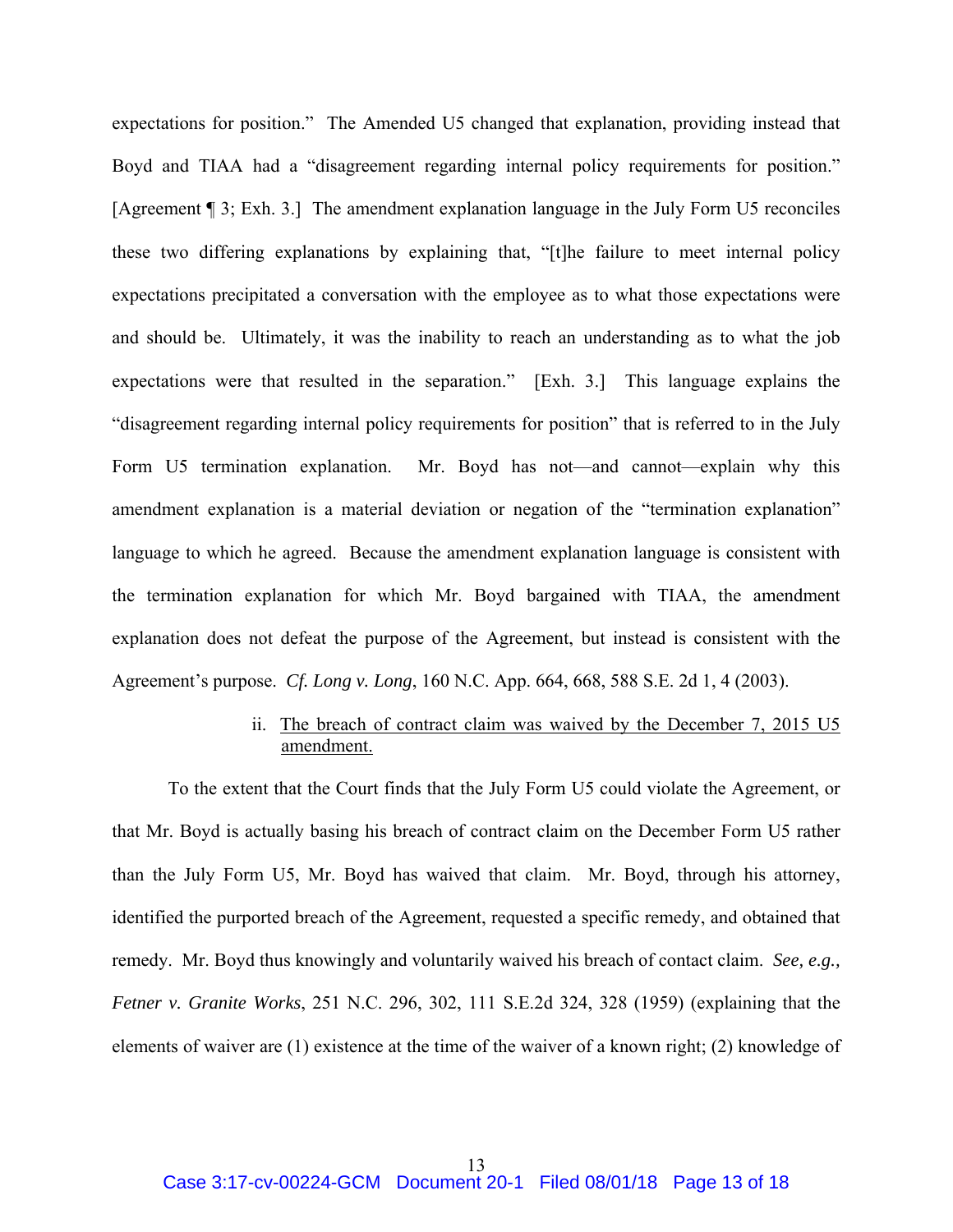the right; and (3) an intention to relinquish that right); *Demeritt v. Springsteed*, 204 N.C. App. 325 (2010).

 This is especially true to the extent Mr. Boyd bases any part of his breach of contract claim on the December Form U5, the language of which Mr. Boyd hand-selected. In fact, to the extent Mr. Boyd can survive summary judgment on his breach of contract claim, his claim and any related damages he is able to prove should be limited to the time period between July to December 2015. Mr. Boyd has not, however, forecast any evidence that he lost job opportunities during that window of time. Mr. Boyd should not therefore be permitted to reach a jury on this claim.

## iii. Mr. Boyd does not have any evidence that TIAA gave him negative employment references.

 Mr. Boyd also claims that TIAA breached the Agreement by giving negative employment references. This claim fails for the simple reason that there is no evidence that TIAA has ever provided a negative employment reference for Mr. Boyd.

 As an initial matter, Mr. Boyd testified in his deposition that he voluntarily gave out contact information for his former supervisors, and continued to do so as late as April 2018, a year after this lawsuit was filed. [Boyd 79:20-80:19 and Exhibit 7, 142:22-143:4 and Exhibit 20.] This conduct alone calls into question any allegation that TIAA's supervisors were providing negative employment references for him, and implies that Mr. Boyd would have waived any claim regarding references, had TIAA given them.

 Even setting aside this behavior, Mr. Boyd failed to produce any evidence in discovery that even one potential employer requested or received a negative job reference from TIAA. He could not identify any person at TIAA with whom any potential employer spoke, or the dates or content of such any such communications. [*See, e.g.*, Boyd 70:18-71:22, 72:4-74:15, 83:21-84:2,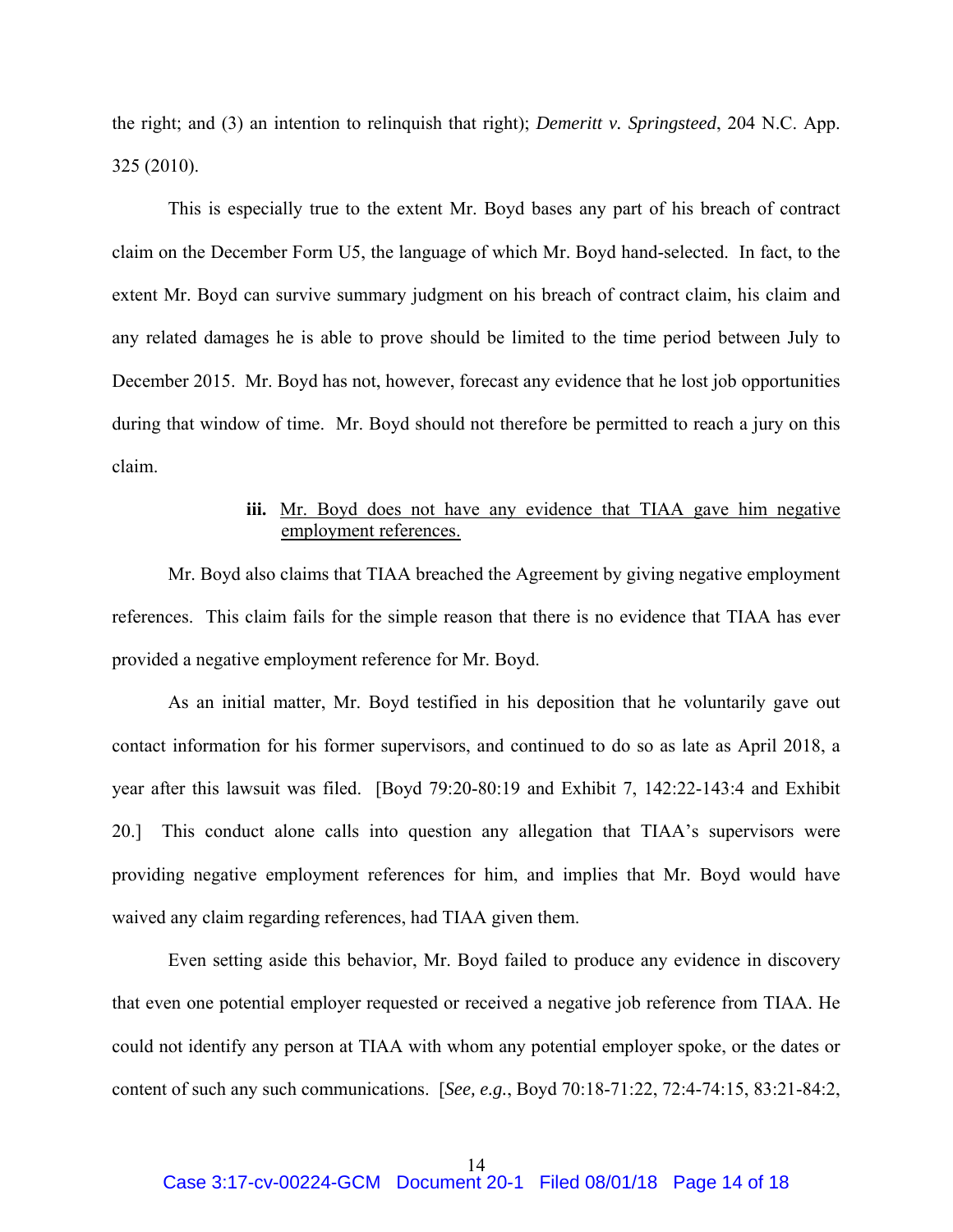84:7-85:3, 85:10-20, 85:23-87:1, 87:2-88:7, 88:8-91:21, 91:22-92:18.]4 Instead, Mr. Boyd speculated that TIAA gave negative employment references because some employers declined to offer him employment after he provided names of potential references from TIAA. (*See, e.g.*, Boyd  $80:20-81:2$ ).<sup>5</sup> TIAA provided sworn testimony to the contrary, confirming that Mr. Boyd's speculative allegations are false and that it has not given any references. [Exh.  $D \P 4$ .]

 Even if the Court were required to accept Mr. Boyd's unsupported and demonstrably false suppositions, however, they are inadmissible hearsay and not competent evidence that can defeat a summary judgment motion. *Plum Properties, LLC v. Holland*, 807 S.E. 2d 676, 679 (N.C. App. 2017) (inadmissible hearsay "cannot be used to meet the burden of production necessary to defeat summary judgment."). A breach of contract claim necessarily requires evidence that a breach actually occurred. *See Supplee v. Miller-Motte Business College, Inc*., 239 N.C. App. at 217, 768 S.E.2d at 590. Because Mr. Boyd has not produced any competent evidence that TIAA provided even one negative employment reference, his breach of contract claim fails.

### c. Mr. Boyd should be prohibited from presenting any damages theory.

 To the extent that Mr. Boyd is able to survive summary judgment on liability, TIAA nonetheless requests that the Court enter an order finding that he cannot present any evidence of damages to the jury, and thus can receive nominal damages only if he prevails at trial. *See, e.g., Silicon Knights, Inc. v. Epic Games, Inc*., 2012 WL 1596722 (E.D.N.C. May 7, 2012)(collecting cases describing the consequences for failing to disclose a damages computation during

 $\overline{\phantom{a}}$ <sup>4</sup> Mr. Boyd also admitted that one potential employer, Foresters Financial, did not claim to have contacted TIAA or to have received a negative employment reference. [Boyd 79:17-24.]

<sup>&</sup>lt;sup>5</sup> "Q. Do you have any personal knowledge as to whether Ms. Wylie ever contacted TIAA for an employment reference? A. I -- I believe she did. Q. Do you know that for a fact? A. She didn't say -- she didn't say, 'Hey, I called them and they told that.' But I believe she did, because she withdrew the offer."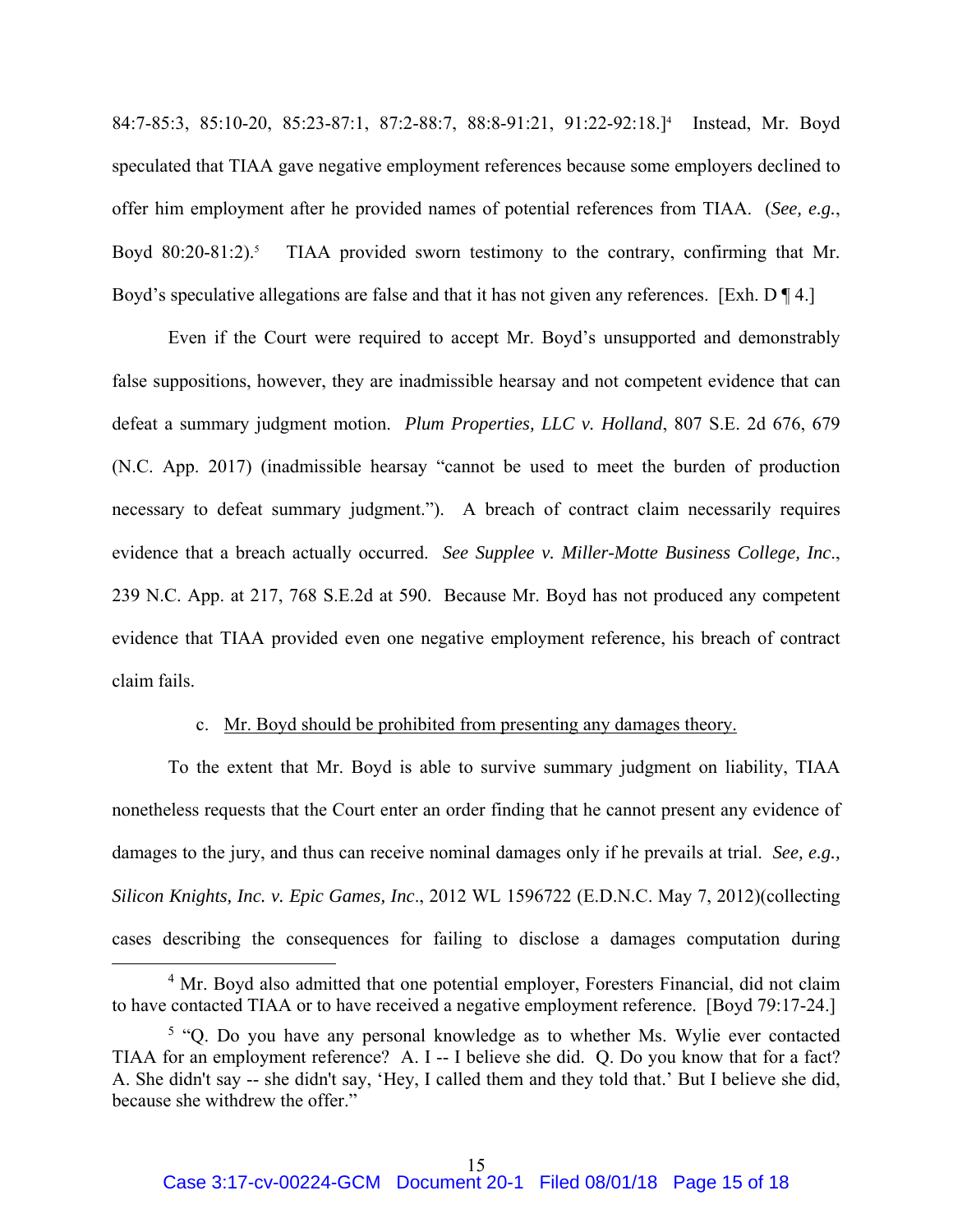discovery); *AVX Corp. v Cabot Corp*., 252 F.R.D. 70, 76-81 (D. Ma.. 2008)(finding at summary judgment that a plaintiff could not introduce evidence of damages when it failed to supplement its damages computation). Mr. Boyd did not disclose any damages computation at all in either his initial disclosures<sup>6</sup> or in his answers to interrogatories,<sup>7</sup> and was unable to quantify his damages during his deposition. [Boyd 92:23-94:19, 96:15-100:6, 102:12-107:13.] Nor did Mr. Boyd disclose a damages expert, and the time for disclosing experts has passed. [Lindahl Decl. ¶ 6.] Discovery has now closed, and Mr. Boyd can no longer supplement his discovery responses to include a damages computation. Mr. Boyd is thus foreclosed from putting on any evidence of damages at trial.

### **3. Conclusion**

 For the foregoing reasons, TIAA respectfully requests that the Court grant summary judgment in favor of TIAA on Mr. Boyd's claims for breach of contract and retaliation.

This the  $1<sup>st</sup>$  day of August, 2018.

*/s/ Rebecca K. Lindahl* Rebecca K. Lindahl, Esq. N.C. State Bar No. 35378 rebecca.lindahl@kattenlaw.com Michaela C. Holcombe N.C. State Bar No. 50780 michaela.holcombe@kattenlaw.com *Attorneys for Defendants* 

#### **OF COUNSEL:**

 <sup>6</sup>  $6$  Mr. Boyd described his damages in his initial disclosure as follows, "At this time, Plaintiff has not yet calculated the extent of his damages. Plaintiff will supplement his discovery as he is able to ascertain his damages through discovery." [Lindahl Decl. ¶ 3 and Exh. 1.]

 $7$  In his interrogatory answers, which he served on March 13, 2018, Mr. Boyd described his damages as follows, "Discovery is ongoing in this matter, and Plaintiff has not yet been able to fully calculate the amount of his damages. Plaintiff will supplement his response to this Interrogatory when he is able to supply the requested computation." [Lindahl Decl.  $\P$  4 and Exh. 2.]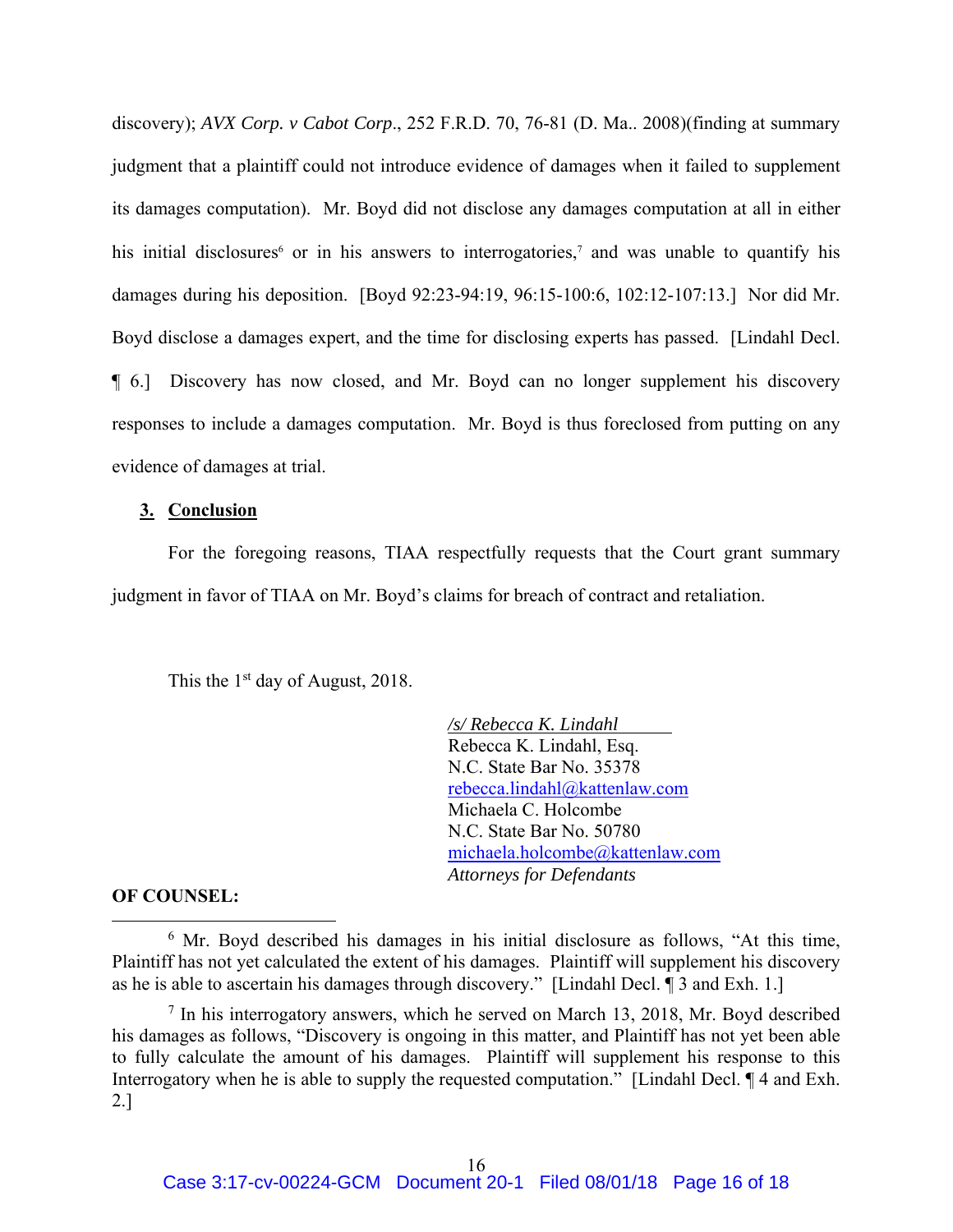# **KATTEN MUCHIN ROSENMAN LLP**

550 S. Tryon Street, Suite 2900 Charlotte, NC 28202-4213 Telephone: (704) 344-3141 Facsimile: (704) 344-2277